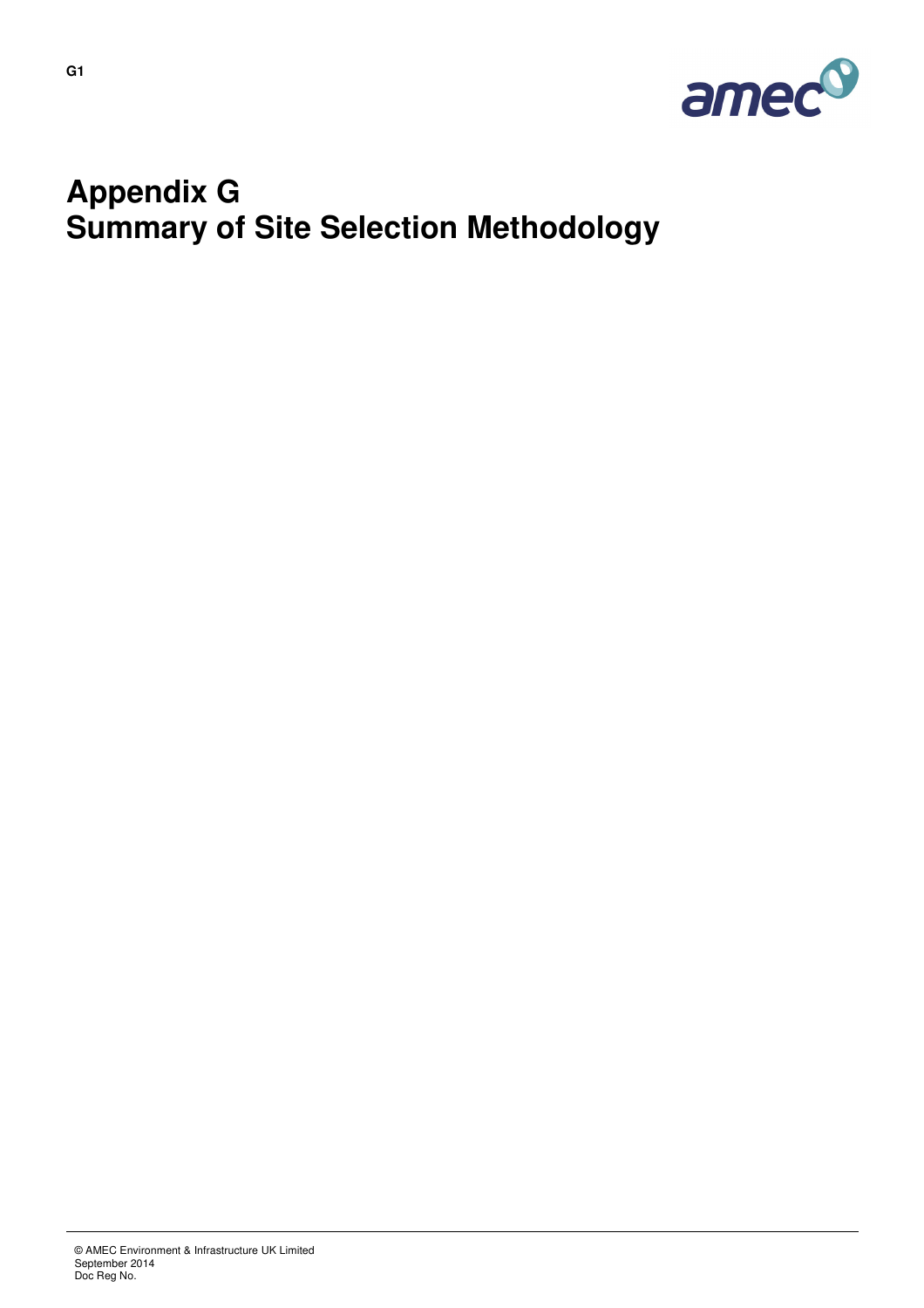## **Methodology:**

The following flow diagram illustrates the steps taken in the site selection process.

| <b>Criteria 1: Natural Environment Assets</b><br>Sites are wholly or partly within:<br>Flood Risk Zone 3b Floodplain<br>International/Nationally significant nature<br>conservation sites<br>Historic character and setting<br><b>Ancient Woodlands</b><br>Regional Green Infrastructure Corridors<br>SINCS and Sites of Local Interest<br><b>PASS</b><br><b>Criteria 2: Location Suitability</b><br>1. IF SITE IS AN EXISTING OPENSPACE, SITE DOES NOT GO FORWARD. BOUNDARY AMENDED WHER<br><b>APPRIPRIATE.</b> |                                            | <b>FAIL</b> | <b>Site Specific Assessment 1</b><br>reasons excluded.<br>$\bullet$<br>appropriate.<br>$\bullet$<br>considered.<br><b>Appropriate Sites put back</b><br>into Joint Evidence Base<br><b>Assessment</b> | Each site will be documented for<br>Site sizes will be amended where<br>Any submitted documentation to<br>amend our designations will be |  |
|------------------------------------------------------------------------------------------------------------------------------------------------------------------------------------------------------------------------------------------------------------------------------------------------------------------------------------------------------------------------------------------------------------------------------------------------------------------------------------------------------------------|--------------------------------------------|-------------|-------------------------------------------------------------------------------------------------------------------------------------------------------------------------------------------------------|------------------------------------------------------------------------------------------------------------------------------------------|--|
|                                                                                                                                                                                                                                                                                                                                                                                                                                                                                                                  | <b>Distance</b>                            |             | <b>Housing</b>                                                                                                                                                                                        | Employment                                                                                                                               |  |
| <b>Existing Openspace</b>                                                                                                                                                                                                                                                                                                                                                                                                                                                                                        | Contains<br>Intersects                     |             | ☑<br>☑                                                                                                                                                                                                | ☑<br>☑                                                                                                                                   |  |
| <b>Criteria 4: Location Suitability</b>                                                                                                                                                                                                                                                                                                                                                                                                                                                                          |                                            |             |                                                                                                                                                                                                       |                                                                                                                                          |  |
| 2. IF GREENFIELD AND FLOODZONE 3A, SITE DOES NOT GO FORWARD. BOUNDARY AMENDED AS<br><b>APPROPRIATE.</b>                                                                                                                                                                                                                                                                                                                                                                                                          |                                            |             |                                                                                                                                                                                                       |                                                                                                                                          |  |
| Brownfield / greenfield                                                                                                                                                                                                                                                                                                                                                                                                                                                                                          | <b>Brownfield</b><br>Greenfield<br>Mixture |             | ☑<br>☑<br>☑                                                                                                                                                                                           | $\triangledown$<br>☑<br>☑                                                                                                                |  |
| <b>Flood Risk 3a</b>                                                                                                                                                                                                                                                                                                                                                                                                                                                                                             | Within<br>Intersects<br>Outside flood zone |             | ☑<br>$\sqrt{}$<br>☑                                                                                                                                                                                   | $\triangledown$<br>$\checkmark$<br>$\overline{\vee}$                                                                                     |  |
|                                                                                                                                                                                                                                                                                                                                                                                                                                                                                                                  | <b>Successful</b><br><b>Sites</b>          |             |                                                                                                                                                                                                       |                                                                                                                                          |  |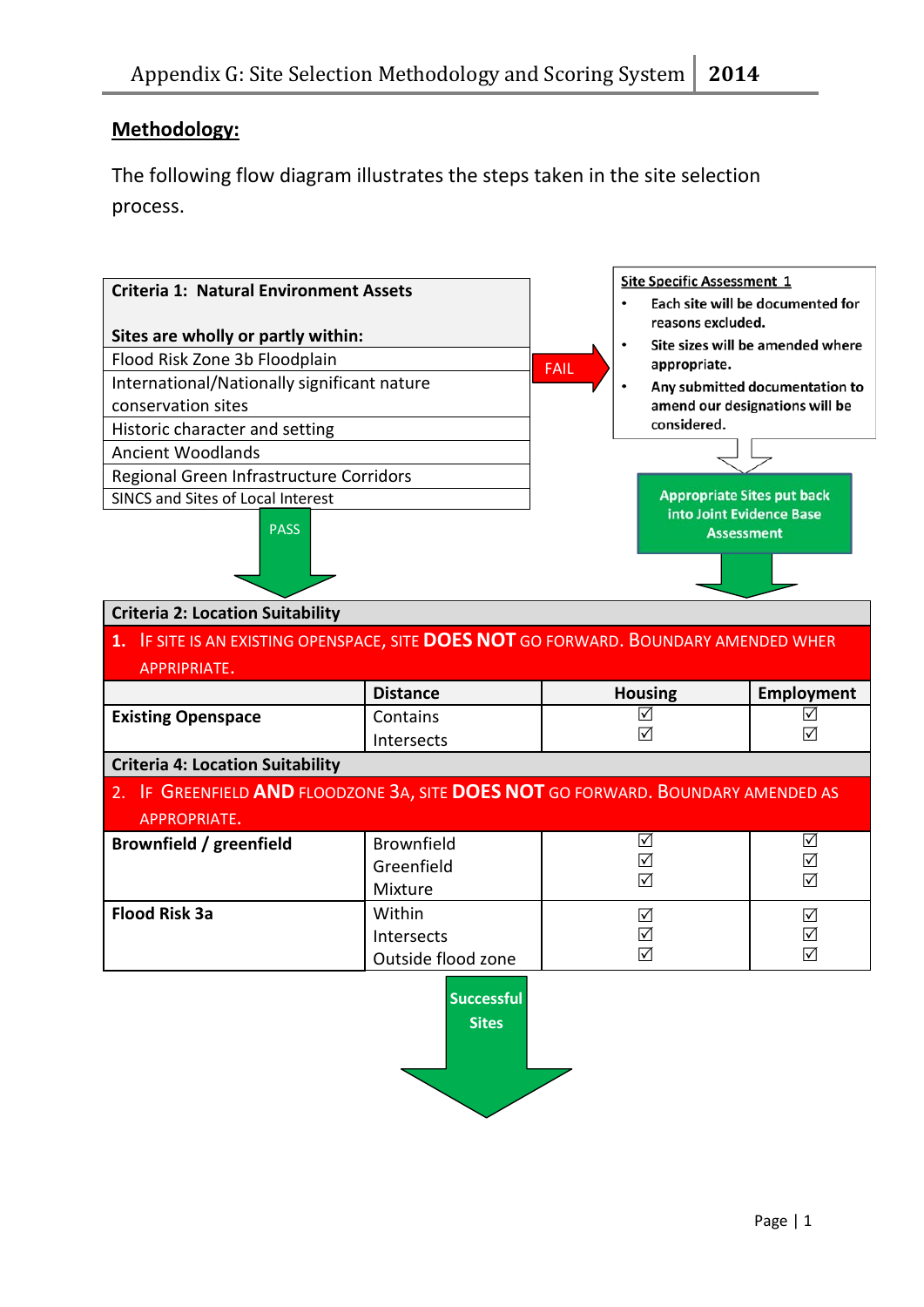| Criteria 4a: Accessibility Criteria           |                                                                                                                                        |            | <b>Site Specific Assessment 2</b>                                                                         |                                                                                                                                        |
|-----------------------------------------------|----------------------------------------------------------------------------------------------------------------------------------------|------------|-----------------------------------------------------------------------------------------------------------|----------------------------------------------------------------------------------------------------------------------------------------|
| Is the site over 5 hectares?<br><b>No</b>     |                                                                                                                                        | <b>YES</b> | their appropriateness<br><b>Broad location analysis</b><br>$\bullet$<br><b>Consider if the site could</b> | <b>Assessment of Large sites for</b><br>accommodate its own services<br><b>Appropriate Sites are taken</b><br>forward to SHLAA/ELR etc |
|                                               | <b>Distance</b>                                                                                                                        |            | <b>Housing</b>                                                                                            | Employment                                                                                                                             |
|                                               |                                                                                                                                        |            | <b>Score</b>                                                                                              | <b>Score</b>                                                                                                                           |
| Number of<br>residential<br>properties within | 400m<br>800m                                                                                                                           |            |                                                                                                           | ☑<br>☑                                                                                                                                 |
| Location of site                              | o City Centre<br>o Edge of centre<br>o Neighbourhood Parade<br>o District Centre<br>$\circ$ Surburban<br>o Village                     |            |                                                                                                           |                                                                                                                                        |
| Service Accessibility                         |                                                                                                                                        |            |                                                                                                           |                                                                                                                                        |
| <b>Nursery Care</b><br>Provision              | 400m No barriers<br>400m partly/800m no barriers<br>800m partly no barriers /<br>400m with barriers<br>800m with barriers<br>Over 800m |            | $\overline{\boxtimes}$ 5<br>☑ 4<br>$\overline{2}$<br>$\sqrt{1}$<br>$\boxtimes$ 0                          | $\overline{1}$ 5<br>$\sqrt{4}$<br>$\boxtimes$ 2<br>$\boxtimes$ 1<br>$\boxtimes$ 0                                                      |
| <b>Primary School</b>                         | 400m wholly within<br>400m partly within<br>800m wholly within<br>800m partly within<br>Over 800m                                      |            | $\overline{\triangle}$ 5<br>☑ 4<br>$\overline{\boxtimes}$ 3<br>$\overline{1}$<br>$\boxtimes$ 0            |                                                                                                                                        |
| <b>Secondary</b><br>education                 | 400m No Barrier<br>800m No Barrier<br>400m with barriers<br>800m with barriers<br>Over 800m                                            |            | $\overline{\boxtimes}$ 5<br>☑ 4<br>$\boxtimes$ 3<br>$\overline{2}$<br>$\boxtimes$ 0                       |                                                                                                                                        |
|                                               |                                                                                                                                        |            |                                                                                                           |                                                                                                                                        |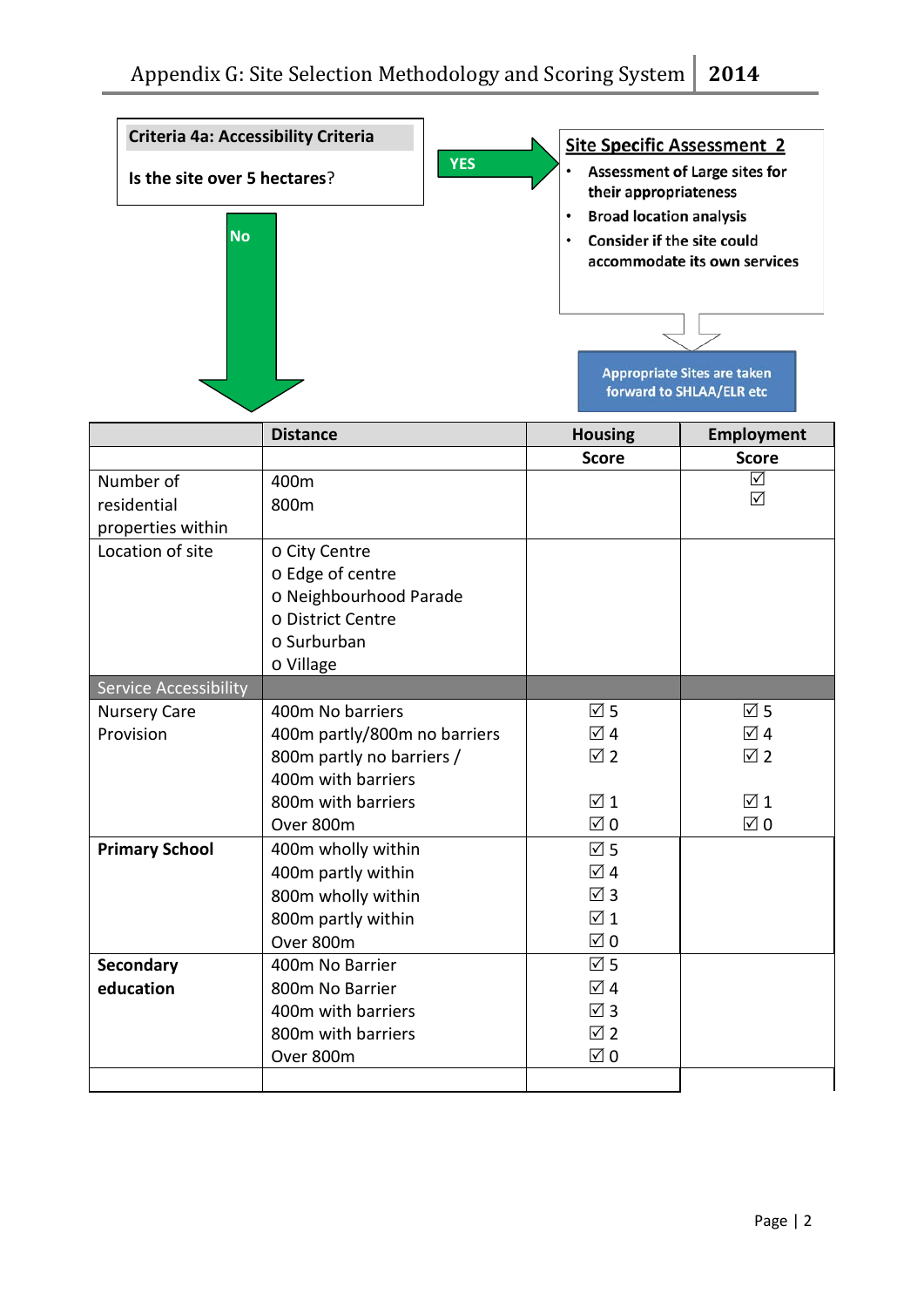| Higher and Further     | 400m No barriers             | $\overline{\triangle}$ 5       |                          |
|------------------------|------------------------------|--------------------------------|--------------------------|
| education              | 400m partly/800m no barriers | $\overline{\trianglelefteq}$ 4 |                          |
|                        | 800m partly no barriers /    | $\overline{2}$                 |                          |
|                        | 400m with barriers           |                                |                          |
|                        | 800m with barriers           | $\overline{1}$                 |                          |
|                        |                              |                                |                          |
|                        | Over 800m                    | $\boxtimes$ 0                  |                          |
| Neighbourhood          | 400m No barriers             | $\overline{1}$ 5               |                          |
| Parade and type        | 400m partly/800m no barriers | $\overline{\trianglelefteq}$ 4 |                          |
|                        | 800m partly no barriers /    | $\overline{2}$                 |                          |
|                        | 400m with barriers           |                                |                          |
|                        | 800m with barriers           | $\boxtimes$ 1                  |                          |
|                        | Over 800m                    | $\boxtimes$ 0                  |                          |
| Supermarket /          | 400m                         | $\overline{2}$ 5               |                          |
| range of services      | 800m                         | $\boxtimes$ 3                  |                          |
| within parade          | Over 800m                    | $\boxtimes$ 0                  |                          |
|                        |                              |                                |                          |
| <b>Doctors</b>         | 400m No Barrier              | $\overline{M}$ 5               |                          |
|                        | 400m partly No barrier       | ☑ 4                            |                          |
|                        | 800m No Barrier              | $\overline{\triangle}$ 3       |                          |
|                        | 800m partly no barriers      | $\overline{2}$                 |                          |
|                        | No doctors                   | $\overline{\boxtimes}$ 0       |                          |
| Openspace and type     | Within/part within buffer:   |                                |                          |
| (as PMP. To be         | 5-8 Openspaces               | $\overline{1}$ 5               |                          |
| revised)               | 2-4 Openspaces               | ☑ 4                            |                          |
|                        | Openspaces<br>1              | $\overline{v}$ 2               |                          |
|                        | 0<br>Openspaces              | $\boxtimes$ 0                  |                          |
| Transport              |                              |                                |                          |
| Accessibility          |                              |                                |                          |
| Non Frequent Bus       | 400m                         | $\overline{\triangle}$ 3       | $\overline{\boxtimes}$ 3 |
| routes                 | 800m                         | ☑ 2                            | $\overline{2}$           |
|                        | Over 800m                    | $\boxtimes$ 0                  | $\boxtimes$ 0            |
| Frequent bus route     | 400m                         | $\overline{\triangle}$ 5       | $\overline{1}$ 5         |
|                        |                              | $\overline{\triangle}$ 3       | $\boxtimes$ 3            |
| $(15 \text{ mins})$    | 800m                         |                                |                          |
|                        | Over 800m                    | $\boxtimes$ 0                  | $\boxtimes$ 0            |
| P&R bus stop           | 400m no barriers             | $\overline{2}$ 5               | $\overline{1}$ 5         |
|                        | Partly 400m no barriers      | ☑ 4                            | ☑ 4                      |
|                        | 800m no barriers             | $\overline{M}$ 3               | $\overline{\boxtimes}$ 3 |
|                        | Partly 800m no barriers      | ☑ 2                            | ☑2                       |
|                        | Over 800m                    | $\overline{M}$ 0               | $\boxtimes$ 0            |
| <b>Railway Station</b> | 5 mins                       | $\overline{\triangle}$ 5       | $\overline{1}$ 5         |
| within minutes walk    | 10 mins                      | $\boxtimes$ 3                  | $\boxtimes$ 3            |
| (accession             | 15 mins                      | $\overline{1}$                 | $\overline{1}$           |
| boundaries)            | Over 15 mins                 | $\boxtimes$ 0                  | $\boxtimes$ 0            |
|                        | 5 mins                       | $\overline{\triangle}$ 5       | $\overline{\boxtimes}$ 5 |
| Railway Station        |                              |                                |                          |
| within minutes cycle   | 10 mins                      | $\boxtimes$ 3                  | $\overline{\boxtimes}$ 3 |
| (accession             | 15 mins                      | $\sqrt{1}$                     | $\overline{v}$ 1         |
| boundaries)            | Over 15 mins                 | $\boxtimes$ 0                  | $\boxtimes$ 0            |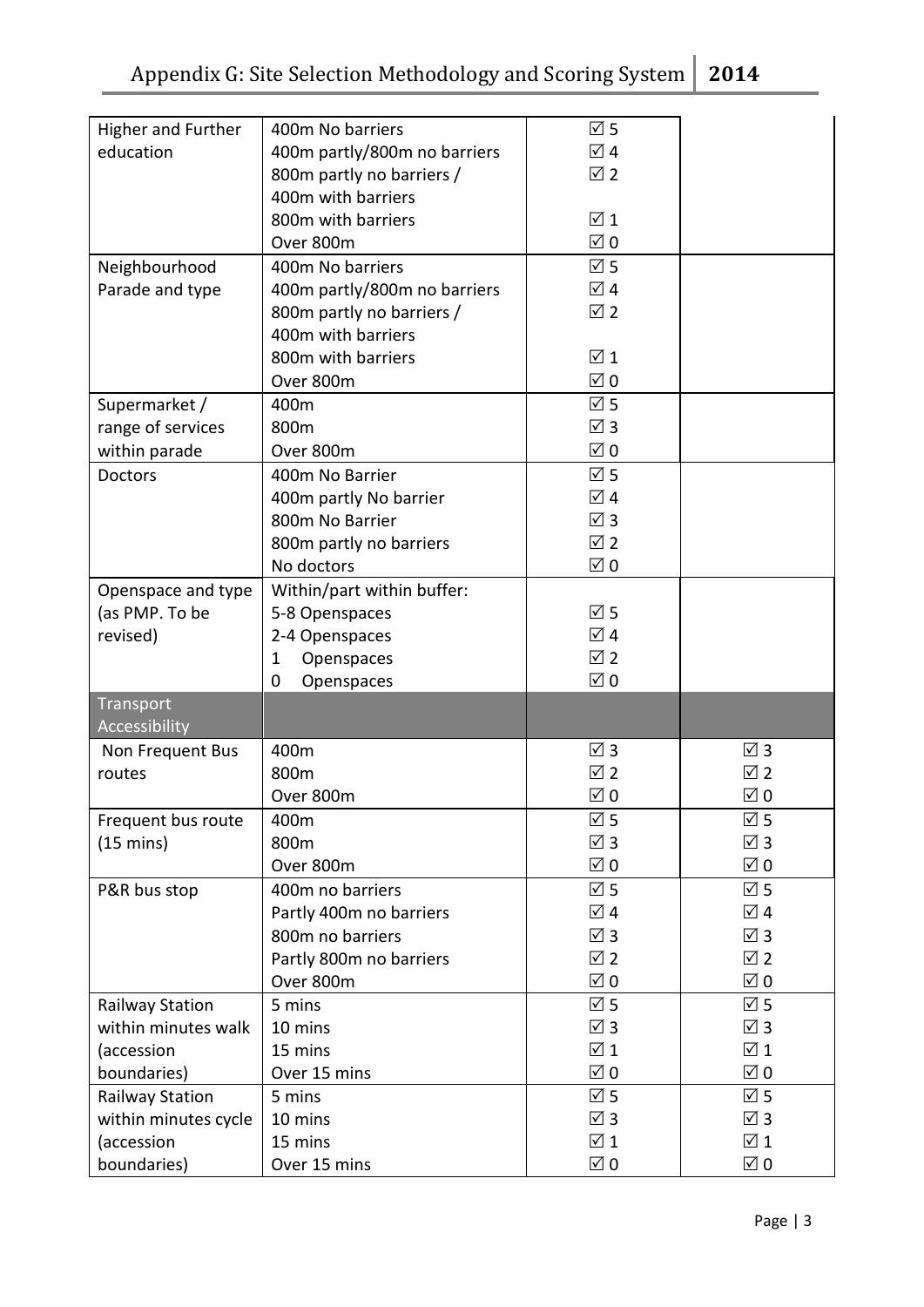| Direct access to<br>adopted highway<br>network | Yes (A, B, Minor or Local road)<br>No                                                 | $\overline{1}$ 5<br>$\boxtimes$ 0                   | $\boxtimes$ 5<br>$\boxtimes$ 0                                  |
|------------------------------------------------|---------------------------------------------------------------------------------------|-----------------------------------------------------|-----------------------------------------------------------------|
| Cycle route                                    | On or adjacent to site<br>50 <sub>m</sub><br>Within or partly within 530m<br>Over 530 | ☑ 5<br>$\boxtimes$ 3<br>$\sqrt{1}$<br>$\boxtimes$ 0 | $\boxtimes$ 5<br>$\boxtimes$ 3<br>$\sqrt{1}$ 1<br>$\boxtimes$ 0 |
| <b>Max Score</b>                               |                                                                                       | 78                                                  | 43                                                              |



| <b>Further Environmental</b>    |                                                          | Distance to / within:       |                 |      |                    |  |
|---------------------------------|----------------------------------------------------------|-----------------------------|-----------------|------|--------------------|--|
| <b>Considerations: All Uses</b> |                                                          | <b>Sites</b>                | <b>50m</b>      | 250m | 500m               |  |
|                                 |                                                          |                             | <b>Contains</b> |      |                    |  |
| ٠                               | Listed buildings                                         |                             |                 |      |                    |  |
| $\bullet$                       | Conservation area                                        |                             |                 |      |                    |  |
| $\bullet$                       |                                                          | Scheduled ancient monuments |                 |      |                    |  |
| $\bullet$                       | <b>AQMAs</b>                                             |                             |                 |      |                    |  |
| $\bullet$                       | Flood zone 2                                             |                             |                 |      |                    |  |
| $\bullet$                       |                                                          | Green Corridors (and type)  |                 |      |                    |  |
| $\bullet$                       | Areas of Archaeological<br>Importance                    |                             |                 |      |                    |  |
| $\bullet$                       | Pedestrian Rights of Way<br>(PRoW)                       |                             |                 |      |                    |  |
|                                 | <b>SINCs</b>                                             |                             |                 |      |                    |  |
|                                 |                                                          |                             | Within          |      | <b>Adjacent to</b> |  |
| $\bullet$                       | Location of<br>Site (For all<br>developme<br>nt types)   | <b>City Centre</b>          |                 |      |                    |  |
|                                 |                                                          | Edge of centre              |                 |      |                    |  |
|                                 |                                                          | Neighbourhood<br>Parade     |                 |      |                    |  |
|                                 |                                                          | <b>District Centre</b>      |                 |      |                    |  |
|                                 |                                                          | Out of Centre               |                 |      |                    |  |
|                                 |                                                          | Village                     |                 |      |                    |  |
|                                 | Central Historic Core Character<br><b>Appraisal Zone</b> |                             |                 |      |                    |  |
| $\bullet$                       | <b>Agricultural land Type</b>                            |                             |                 |      |                    |  |
| $\bullet$                       | Brownfield / greenfield                                  |                             |                 |      |                    |  |
|                                 |                                                          |                             | <b>Contains</b> |      |                    |  |
|                                 | <b>Tree Protections Orders</b>                           |                             |                 |      |                    |  |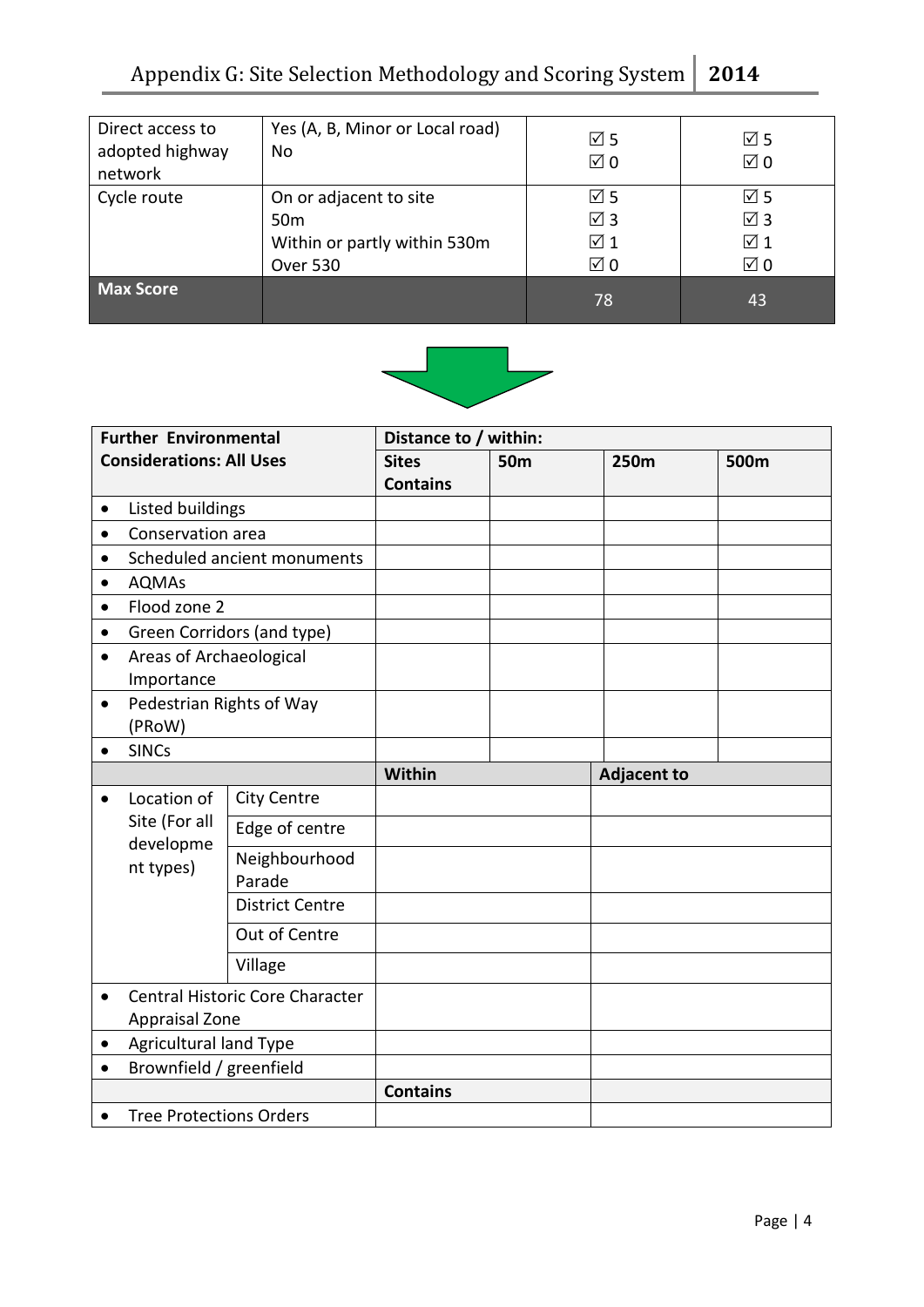#### **Selecting the most sustainable sites**

The following minimum scoring system was applied to ensure the most sustainable sites were selected for consideration.

| <b>STAGE 1</b>                                                                                                                                                                                                                                                            |           |
|---------------------------------------------------------------------------------------------------------------------------------------------------------------------------------------------------------------------------------------------------------------------------|-----------|
| Minimum Residential ACCESS TO SERVICES Score Stage 1                                                                                                                                                                                                                      |           |
| To Include:<br>Primary school within 800m<br>Access to a neighbourhood parade containing convenience provision<br>Access to a doctors surgery within 800m<br>Access to 2-4 open space typologies within the required distances <sup>1</sup><br><b>Total Minimum Score</b> | 13 points |
| <b>Minimum Residential TRANSPORT Score Stage 1</b>                                                                                                                                                                                                                        |           |
| To include:<br>Non-frequent bus route <sup>2</sup> within 800m<br>Access to an adopted highway<br>Access to a cycle route <sup>3</sup>                                                                                                                                    |           |
| <b>Total Minimum Score</b>                                                                                                                                                                                                                                                | 9 points  |
| <b>Total Minimum Residential Score</b>                                                                                                                                                                                                                                    | 22 points |
| (access to services + transport)                                                                                                                                                                                                                                          |           |
|                                                                                                                                                                                                                                                                           |           |
| <b>Minimum Employment Score Stage 1</b>                                                                                                                                                                                                                                   |           |
| To include:                                                                                                                                                                                                                                                               |           |
| Non-frequent bus route <sup>4</sup> within 800m                                                                                                                                                                                                                           |           |
| Access to an adopted highway                                                                                                                                                                                                                                              |           |
| Access to a cycle route <sup>5</sup><br><b>Total Minimum Score</b>                                                                                                                                                                                                        |           |
|                                                                                                                                                                                                                                                                           | 9 points  |
| <b>Total Minimum Employment Score</b>                                                                                                                                                                                                                                     | 9 points  |

<u>.</u>

<span id="page-5-0"></span><sup>&</sup>lt;sup>1</sup> Required distances as set out in the *Open Space, Sport and Recreation Study (CYC, 2008*)<sup>2</sup> Non frequent bus route is a bus route which runs at the most every 15 minutes

<span id="page-5-2"></span><span id="page-5-1"></span><sup>&</sup>lt;sup>3</sup> Access to a cycle route has been calculated as access to an on-road cycle route within a 2 min cycle radius  $(530m)$ 

Non frequent bus route is a bus route which runs at the most every 15 minutes

<span id="page-5-4"></span><span id="page-5-3"></span> $5$  Access to a cycle route has been calculated as access to an on-road cycle route within a 2 min cycle radius (530m)